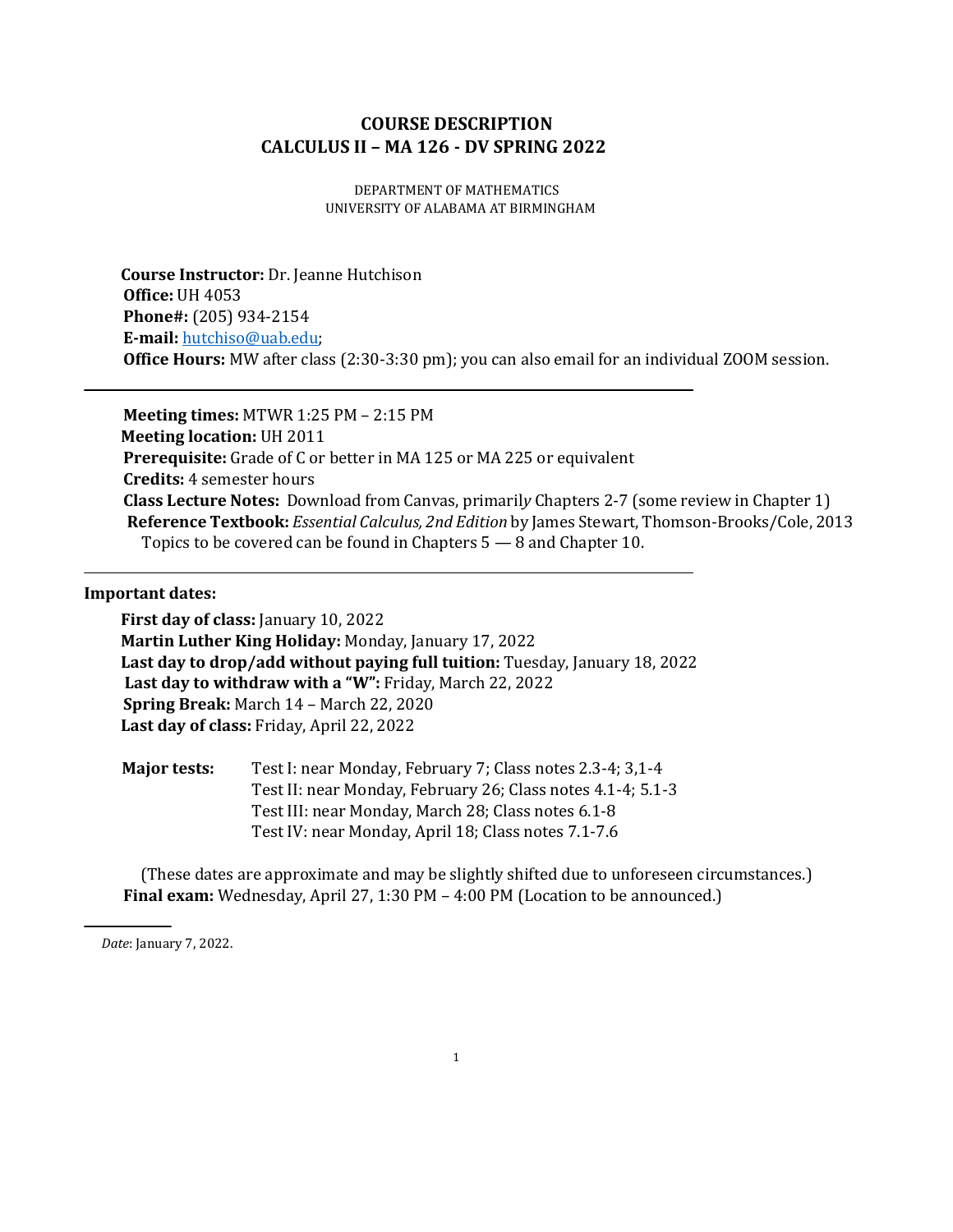## **Course policies:**

- Please make sure that you are able to receive e-mail through your Blazer-ID account. Official course announcements may be sent to that address.
- If you are contacted by the Early Alert Program, you should consider taking advantage of the services it offers. Various services to assist you are also listed in the *Student Resources* section of the *Blazernet* web site.
- If you wish to request a disability accommodation please contact DSS at 934-4205 or at *dss@uab.edu*.
- The lowest homework grade will be dropped to account for any missed assignments due to illness or any other circumstance.
- If a test is missed due to a serious verifiable circumstance or official university business, the test grade will be replaced with the final exam score. Otherwise, if you miss an exam you will receive a zero score for this exam. In the unlikely event when two or more midterm tests are missed due to a serious verifiable circumstance or official university business, the matter will be resolved on the case by case basis in cooperation between the student, the instructor, and the coordinator of Calculus II classes. In any case you **must** inform your instructor of such circumstances **before** the exam takes place.
- No books or lecture notes will be allowed during any of the tests or quizzes.
- Calculators which do not have access to the internet will be allowed during tests and/or quizzes.
- A  $5'' \times 8''$  Quick Reference Card made by the student will also be allowed on all major exams (tests and final exam), but not on quizzes.

# **Methods of teaching and learning:**

- 55 Class meetings of 50 minutes consisting of lectures and discussions of examples and homework problems. Time also includes quizzes and four (**50-minute**) in-class tests.
- Students are expected to undertake at least 10 hours of private study and homework per week.
- The Thursday class will normally be devoted to a weekly tutorial designed to provide you with assistance in completing the homework for the week. The assignments are always due on Monday of the next week. Late submissions will be graded for correctness, but will not count toward the course score.
- During test weeks, the test will usually be during the Monday class, and the Thursday class of the previous week will be used in similar fashion as a tutorial for your test review problems which will distributed ahead of time.

#### **Assessment procedures:**

- Student achievement will be assessed by the following measures:
	- **– Regular graded homework.** Written homework will be assigned most weeks and due the following Monday. Homework contributes 40% to the course average. Problems on tests are modeled after homework problems. Staying on top of the homework is therefore extremely important.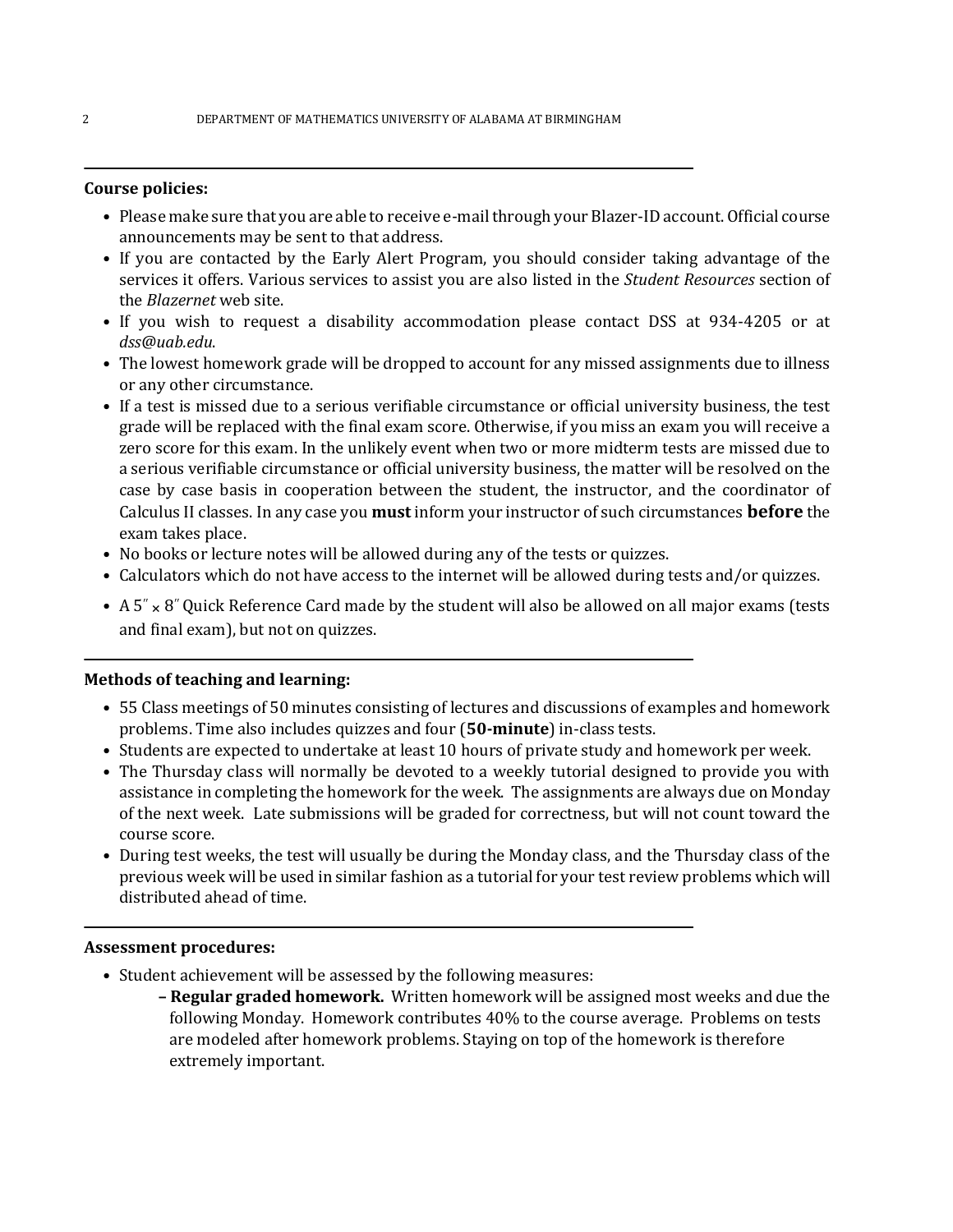- **– A 150-minute comprehensive final examination.** The final contributes 24% to the course average.
- Your course performance is your course average (including the final exam score). This is a number between 0 and 100.
- Your final grade is determined according to the following table:
- •

| Course performance:   88- |     | $75-$ | $62 -$ | $50 -$ | below |
|---------------------------|-----|-------|--------|--------|-------|
|                           | 100 | 87    | 74     |        |       |
| Final Grade:              |     |       |        |        |       |
|                           |     |       |        |        |       |

• After the final exam scores and grades have been entered, grades may be checked via [https//www.uab.edu/cas/mathematics/resources](https://www.uab.edu/cas/mathematics/resources) under the heading *Check Grades.*

# **Tips:**

- Help is available in the Math Learning Lab (HHB 202); M–Th, 9:00 AM –8:00 PM, F 9:00 AM 3:00 PM. It is closed during official UAB holidays and breaks. Limited hours are available during final exams.
- By working steadily and regularly, asking lots of questions when you are stuck, all increase your chances to succeed in this course. I am more than willing to help you chart an effective path through the course material.

\_\_\_\_\_\_\_\_\_\_\_\_\_\_\_\_\_\_\_\_\_\_\_\_\_\_\_\_\_\_\_\_\_\_\_\_\_\_\_\_\_\_\_\_\_\_\_\_\_\_\_\_\_\_\_\_\_\_\_\_\_\_\_\_\_\_\_\_\_\_\_\_\_\_\_\_\_\_\_\_\_\_\_\_\_\_\_\_\_\_\_\_\_\_\_\_\_\_

• Remember, being a full-time student is a full-time job.

# **UAB Policies and Resources**.

# **Add/Drop and Course Withdrawal**

· Drop/Add: Deadlines for adding, dropping, or withdrawing from a course and for paying tuition are published in the Academic Calendar available online. Review the Institutional Refund Policy for information on refunds for dropped courses.

· Withdrawal: To avoid academic penalty, a student must withdraw from a course by the withdrawal deadline shown in the academic calendar and receive a grade of W (withdrawn). Failure to attend class does not constitute a formal drop or withdrawal.